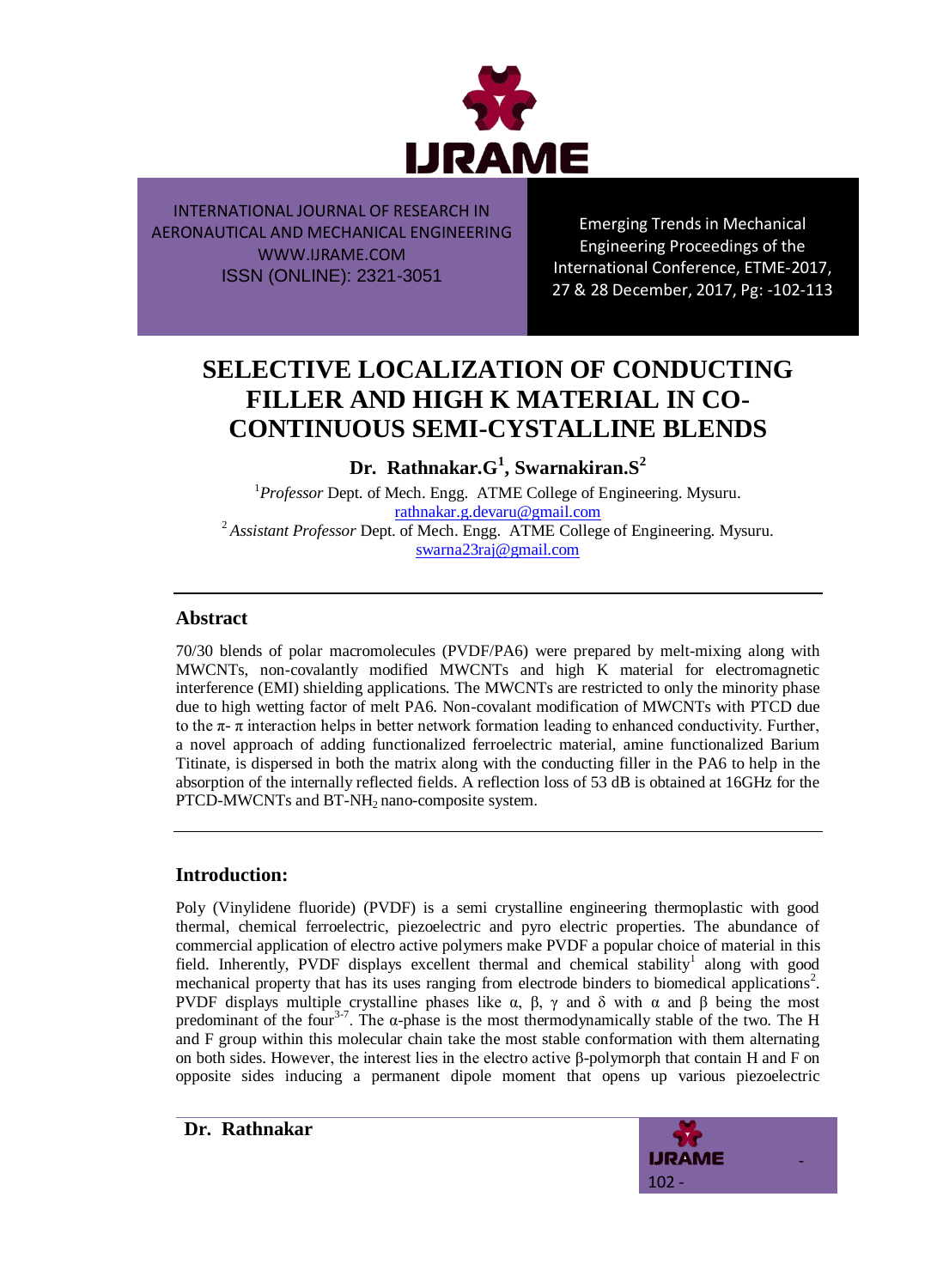

Emerging Trends in Mechanical Engineering Proceedings of the International Conference, ETME-2017, 27 & 28 December, 2017, Pg: -102-113

applications. Several strategies like application of electric field, thermal annealing, stretching<sup>8</sup>, mechanical drawing<sup>9</sup> and polar additives<sup>10</sup> have been employed to induce this electro active phase of PVDF. PVDF cooled from the melt phase predominantly forms the α-phase due to the high crystallization rate and on application of stress at lower temperatures, the molecular chain reorients to form the electro active the β-phase. Poly Amide 6 (PA6) is blended to incept the piezoelectric phase in the PVDF. Due to the high cost of PVDF, this provides a perfect opportunity to bring out the balance between cost and application. There are reports of many classical approach of inducing β-polymorph by blending with polar macromolecules, where the dipoles of the second matrix interact during crystallization that helps orient the PVDF to form the β-polymorph. PA6 in this case is the polar material that is added in minor amount in an attempt to manifest the polar crystal forms of PVDF which exhibits ferroelectric properties due to existence of net dipoles. PA6 is a semi

Conductive fillers such as MWCNTs are often used as a shortcut to induce conductivity into polymers. Polymer blends or alloys can be exploited for added head start to attain the best of both materials decreasing the intricacy of completely modifying a single material and also maintaining its indigenous properties. Majority The ease of producing this conductive nanocomposite is unparalled as it required only the melt mixing of the raw materials. A synergistic effect is expected of the conductive nature of the percolated MWCNTs structure and the formation of piezoelectric phase of the β-polymorph that could possibly be a tailor-made light weight and corrosion free material<sup>11</sup> for EMI shielding applications<sup>12-17</sup>.

Addition of high k- material such as Barium Titanate (BaTiO3) is a cost effective ferroelectric material popularly used in the field of EMI shielding at high frequencies<sup>15</sup>. The high dielectric constant at high frequency is attributed to the domain body inertia. BaTiO<sub>3</sub>. The effectiveness of the high dielectric constant and permittivity are dependent on the grain size and internal connectivity<sup>18</sup>. Ceramics added at high percentage into the matrix percolate to form an interconnecting network structure. Although BaTiO3 has a dielectric constant of above 1000, the material displays low effective dielectric constant when included into the matrix. This is mainly due to the poor internal connectivity and the dielectric constant is majorly dependent on the matrix system the high-k material used<sup>15</sup>. Polymers are inherently low dielectric constant materials and hence the need of the β-polymorph PVDF. Muralidhar et al.<sup>19</sup> studied about the dielectric properties of the PVDF-BaTiO<sub>3</sub> composite based on morphology and discusses about the dielectric, resistivity and hysteresis behavior of the composite.

In this study, PVDF and PA6 were used as the polymer matrix blend. This particular blend being influenced by the fact that PVDF shows piezoelectric β-polymorphs in the presence of a polar matrix nylon 6 and with the inclusion of nano-particles. Various strategies were adopted using MWCNTs or nano-particles to facilitate the electro active β-polymorph in PVDF for the 70-30 PVDF-PA6 blend system. Further, the effect of non-covalently modified MWCNTs along with modified high K materials (Barium Titanate) has been systematically evaluated with respect to the



**Dr. Rathnakar**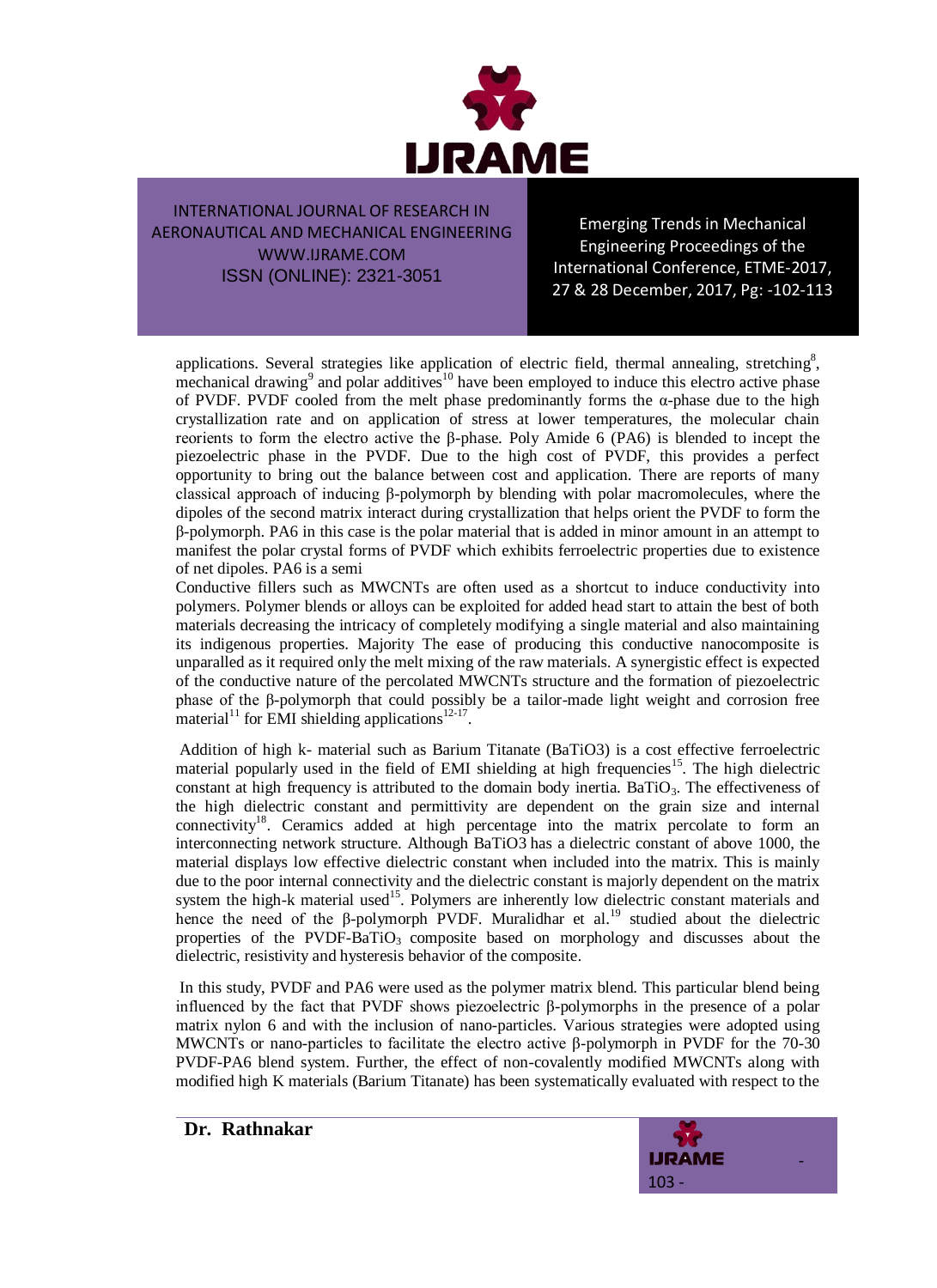

Emerging Trends in Mechanical Engineering Proceedings of the International Conference, ETME-2017, 27 & 28 December, 2017, Pg: -102-113

fraction of electro active β-polymorph developed in PVDF. FTIR study was conducted to characterize the structure developed under the various nano-particle system. The room temperature AC electrical conductivity was calculated to observe the dispersion and percolation of the MWCNTs added to the blend system. This analysis could be further used to confirm the cocontinuous nature of PA6 in the system. Further, an attempt was made to correlate the changes observed in the crystal structure and percolated network formation of the conducting nano-particle with the electric and EMI shielding properties.

# **Experimental Section:**

#### *Materials:*

PVDF has been procured from Arkema Inc. (Kynar-761) with molecular weight of 440 000 g mol-<sup>1</sup>. PA6 1022B were generously provided by Ube industries. The pristine MWCNTs, with average diameter 9.5 nm and average length 1.5 µm were obtained from Nanocyl SA (Belgium). The purity of the MWCNT used was close to 90%. The average particle size of Barium Titanate (BT) obtained from Sigma Aldrich was 100nm. 3,4,9,10-perylenetetracarboxylic dianhydride (PTCD), 4,4′methylenedianiline (MDA) and 3-aminopropyltriethoxysilane (APTS) were obtained from Sigma Aldrich.

#### *Preparation of PTCD MWCNTs:*

PTCD and MWCNTs of 100 mg each is dispersed together in 100 ml of DMF. The mixture was bath sonicated for 2 h for complete penetration of PTCD and homogenous dispersion of MWCNTs. The mixture was then vigorously stirred using a magnetic stirrer at room temperature for 12 h. The homogenous mixture is then kept overnight for aging. Post aging, the mixture was filtered and then dried under vacuum at 80 $^{\circ}$  C for 24 h.

## *Preparation of 3-aminopropyltriethoxysilane (APTS) coated BT nanoparticles:*

The preparation of NH2 functionalized BT nanoparticles is a two-step process. First, the BT was mixed in  $H_2O_2$  and was then bath sonicated for 30 min. The resulting well dispersed mixture was refluxed at 105 $^{\circ}$  C for 4 h and then dried at 100 $^{\circ}$  C under vacuum. In the second step, hydroxyl groups induced on BT is reacted with ATPS followed by reflux at 80 $\degree$  C under inert atmosphere for 24 h. The unreacted APTS was then centrifuges and washed with toluene. This step was repeated until all of the unreacted APTS was removed. It was then dried under vacuum at 80  $^{0}$  C for 24 h. The final yield obtained was  $NH<sub>2</sub>$  terminated BT.

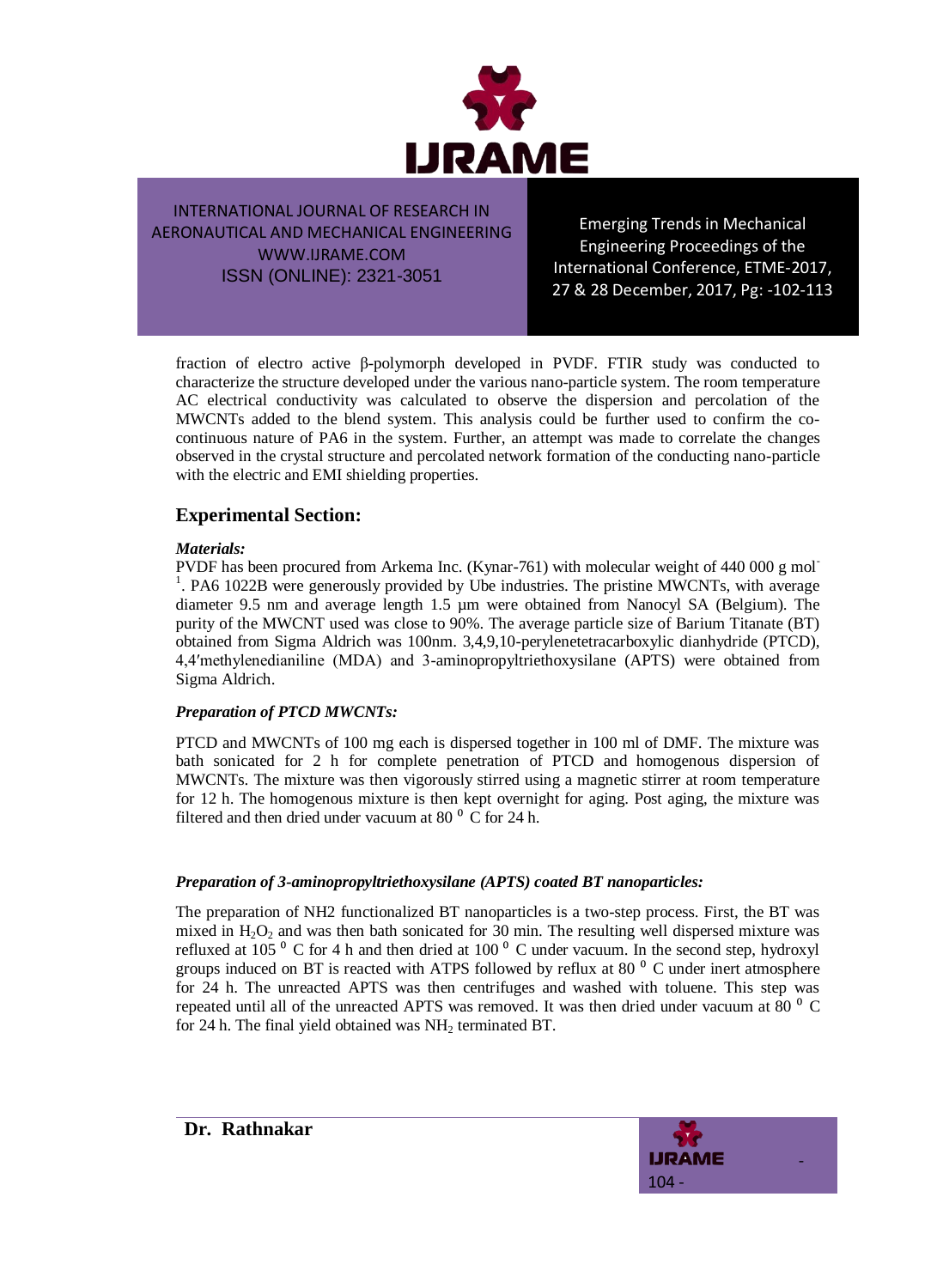

Emerging Trends in Mechanical Engineering Proceedings of the International Conference, ETME-2017, 27 & 28 December, 2017, Pg: -102-113

#### *Blend Preparation:*

70/30 (wt./wt.) PVDF/PA6 neat blends were prepared by melt-mixing using the mini II HAAKE extruder (7 cm<sup>3</sup>) at 250<sup>°</sup> C. The screw speed was maintained constantly at 60 rpm for 20 min. All blends were prepared in inert atmosphere to prevent oxidization. The immiscible blend system was expected to have co-continuous morphology. Further composite batches with 70/30 matrix composition were prepared with the addition of 3 wt. % of pristine CNTs. Generally, pristine MWCNTs agglomerate due to its high aspect ratio, specific surface area and  $\pi$ - $\pi$  interaction. In order for efficient dispersion and conductivity, it is necessary to pre-process the MWCNTs. 100 mg of MWCNTs and 100ml of THF was taken into a 250ml beaker. This mixture was probe sonicated for 15 min to de-bundle the agglomerated MWCNTs. This mixture was then bath sonicated for 45 min to disperse the MWCNTs completely. The MWCNTs was then vigorously stirred until the THF was mostly removed. The MWCNTs were table dried and then placed in the oven at 80 $^{\circ}$  C under vacuum for 24 h. This processed MWCNTs (p-MWCNTs) was added to the blend and melt mixed maintaining the above conditions. Similar procedures were followed to prepare the other batches with 3 wt. % PTCD-MWCNTs and 3 wt. % PTCD-MWCNTs along with 5% vol. amine terminated BT. The melt mixed samples were then molded at 250 $^{\circ}$  C using a lab scale hydraulic press to prepare specimens for different tests. All the raw materials were dried at 80 $^{\circ}$  C in vacuum for 24 h before processing.

## **Characterization:**

The Fourier transform infrared (FT-IR) spectroscopy analysis was carried out using PerkinElmer GX in the range of 4000-650 cm<sup>-1</sup>. Morphological analyses for various blends were assessed using an ULTRA 55 scanning electron microscope (SEM).

The thermal properties of neat PVDF and various blends were studied using TA instruments Q2000 differential scanning calorimeter (DSC) in temperature range of -50  $^{\circ}$  C to 220  $^{\circ}$  C.

The AC electrical conductivity for nanocomposites was analyzed in frequency range of 0.1 Hz to 10 MHz using Alpha-N Analyzer, Novocontrol (Germany). The room temperature AC conductivity was measured on 1mm thick compression molded disks.

The EMI shielding experiment were carried out using vector network analyzer (VNA), Anritsu MS4642A in X and  $K_u$ -band frequency range. The coax set up (Damaskos M07T) connected to VNA was used as sample holder for compression molded toroidal specimen. The sample holder and transmission lines were calibrated using complete two ports SOLT (short-open-loadtransmission) method. The various scattering parameters were extracted in  $X$  and  $K_u$ -band frequency range.

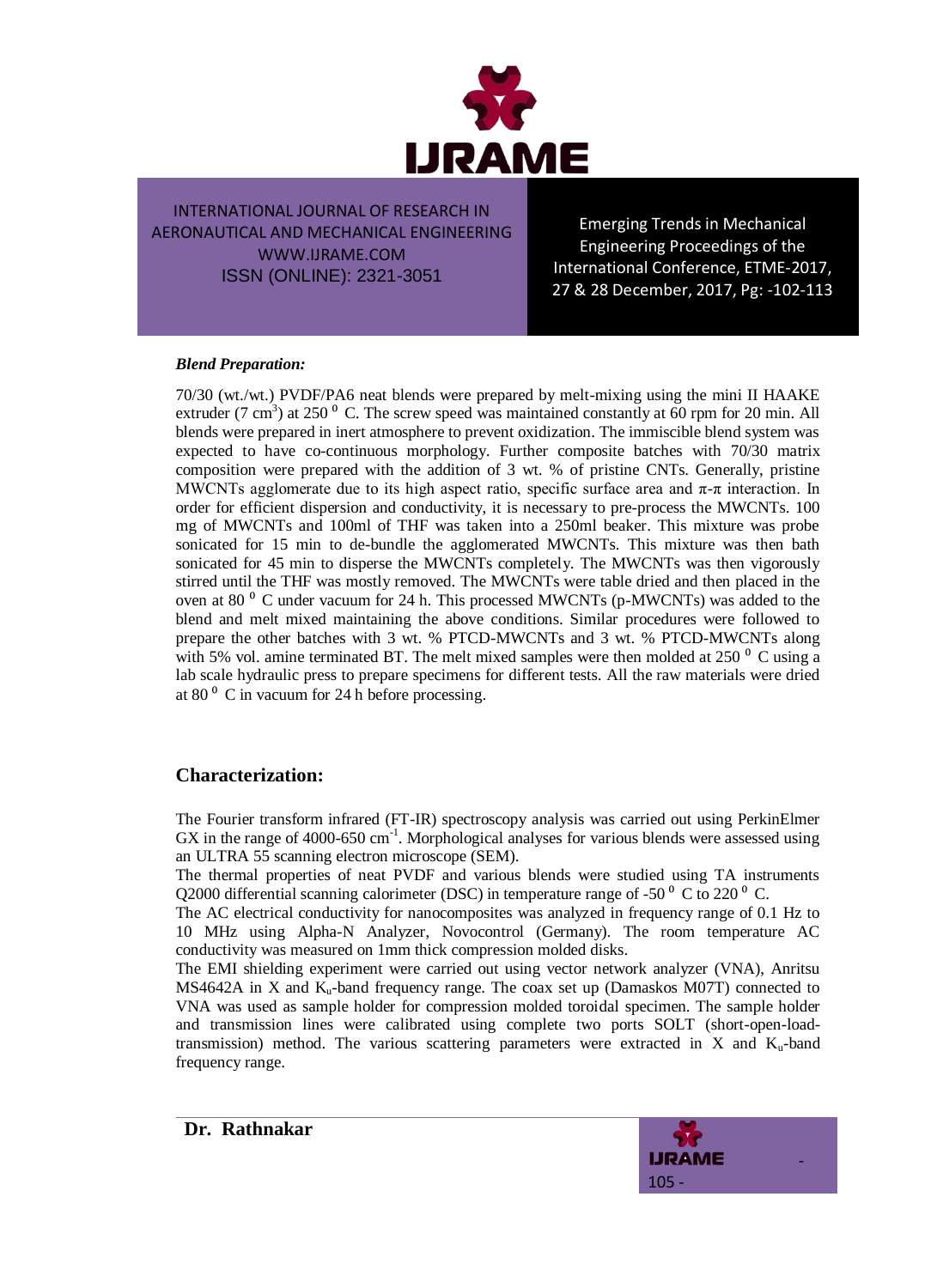

Emerging Trends in Mechanical Engineering Proceedings of the International Conference, ETME-2017, 27 & 28 December, 2017, Pg: -102-113

**Results and discussion:** 

**β** *-phase formation:*



Figure 1: FT-Ir Plot of (a) Neat PVDF, (b) Neat 70-30 PVDF-PA6 blends, (c) Blend with 3 wt. % p-MWCNT, (d) Blend with 3 wt. % PTCD-MWCNT, (e)Blend with 3 wt. % PTCD-MWCNTs+NH2 functionalized BT

| <b>Matrix</b>                    | $\beta$ -Fraction |
|----------------------------------|-------------------|
| <b>Neat PVDF</b>                 | 0.33              |
| Neat 70-30 PVDF-PA6 Blend        | 0.38              |
| 70-30 PVDF-PA6 p-MWCNT           | 0.37              |
| 70-30 PVDF-PA6 PTCD-MWCNT        | 0.36              |
| 70-30 PVDF-PA6 PTCD-MWCNT+BT-NH2 | 0.34              |

| Table 1: Percentage of PVDF with $\beta$ -Fraction |  |
|----------------------------------------------------|--|
|                                                    |  |

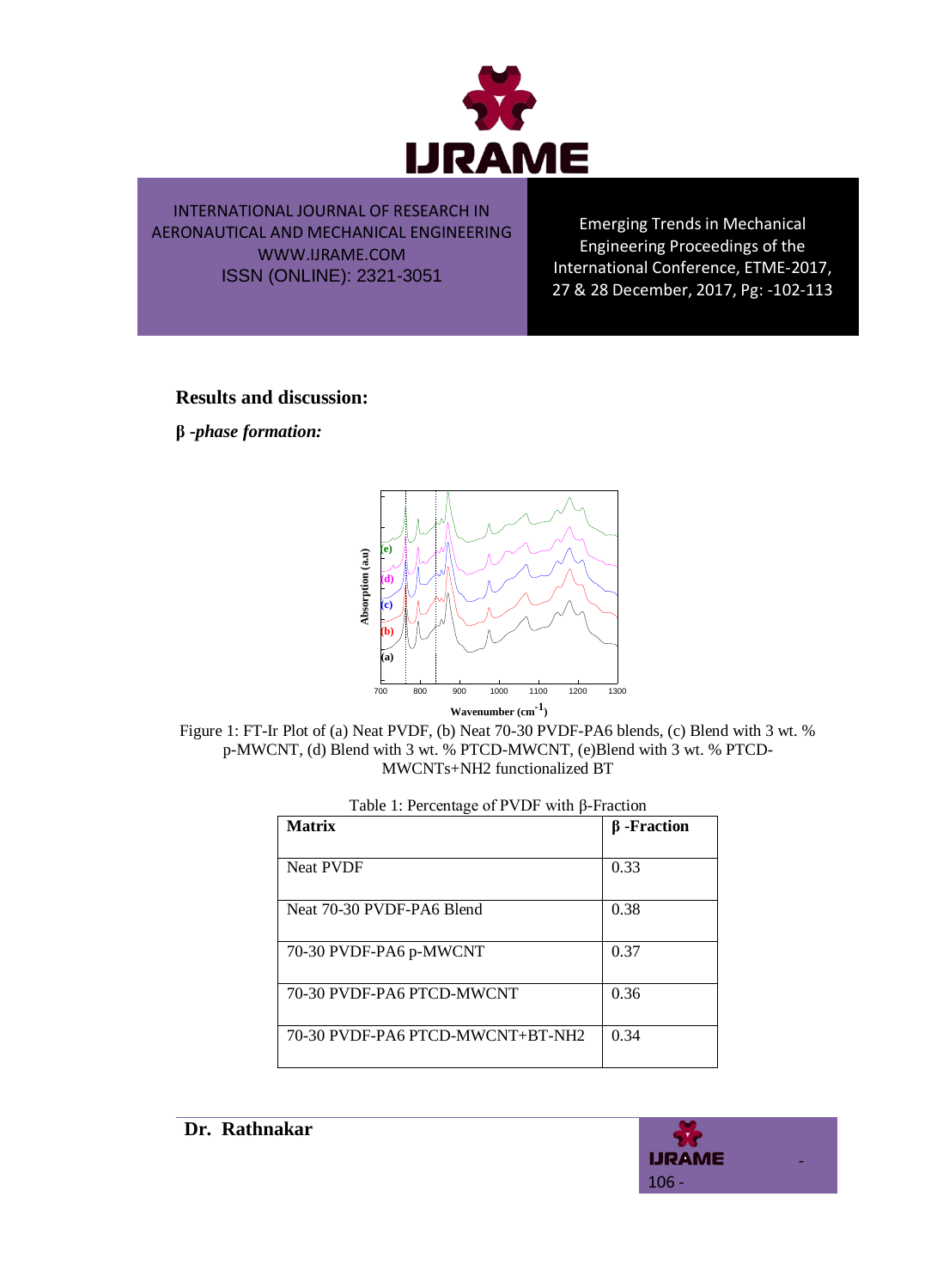

Emerging Trends in Mechanical Engineering Proceedings of the International Conference, ETME-2017, 27 & 28 December, 2017, Pg: -102-113

#### **Effect of nanoparticle on crystallization morphology and phase preference: effect of various nanoparticles:**

Figure 2 (b and a) shows the DSC exotherms for the various PVDF/PA6 blends. The crystallization temperature of neat PVDF is recorded at 139  $^{\circ}$ C. The PVDF/PA6 is a classic example of an immiscible blends that exhibit 2 distinct exotherm peak. Figure 2(a) and figure 2(b) represents the crystalline exotherms of the PVDF and PA6 matrix respectively. The binary matrix is a highly polar system, both PVDF and PA6 are highly polar materials. Due to low viscosity and interfacial energy of PA6 and MWCNT at 250 $^{\circ}$  C, it should provide good wetting process and the compartmentalization of MWCNTs in the PA6 phase. The shift in crystallization peak of PA6 further confirms the presence of MWCNTs in PA6. An observation can be made that there is no nucleating agent or in this case the nano particle that propagates the crystal formation in the PVDF phase. Interestingly, we see peak shift and a bimodal shape of the crystallization exotherm of PA6. The DSC suggests that the gamma fraction is highly dependent on the attendance of the long fibrillar MWCNTs<sup>20</sup>. While the thermodynamically stable  $\alpha$ -phase are formed where the MWCNTs do not influence the folding of the tethered PA6 molecules, the gamma-phase are formed along the MWCNTs where the PA6 are wrapped around the MWCNTs and PTCD-MWCNTs and a layer by layer stacking of independent PA-6 chain could be expected. MWCNTs renders as an ideal nucleating site providing crystal growth at higher temperatures while undercooling. Only  $\alpha$ -phase crystals are induced at higher temperatures and the crystal structure continues to grow as the temperature decreases. It is interesting to know that nanocomposites with particles other than MWCNTs (PA6/clay), the formation of the γ-phase is observed at lower temperatures<sup>21-23</sup>. Surprisingly, in case of the blends with PTCD-MWCNT and `BT-NH<sub>2</sub> PA6 resulted in single crystal structure. It could be suspected that the  $NH<sub>2</sub>$  functionalization on the BT nano-particle react with the PTCD group that are adsorbed on to the MWCNT to form imide bond that restrict the efficient wrapping and stacking of the PA6 chains around the MWCNTs. However, it is evident that it does not restrict the organization of the crystallites and the more thermodynamically stable α-structure is predominant. Since the crystallization temperature of PA6 here is slightly higher, it could be suggested that the NH2 functionalized BT nano-particle acts as a nucleating agent that helps form the α-phase. In this batch, it is interesting to notice that the crystallization temperature of PVDF is slightly higher than the neat PVDF. It ascribes that the BT nanoparticles also acts as nucleating sites for the PVDF phase due to the hydrogen bonding between  $BT-NH<sub>2</sub>$  and PVDF.

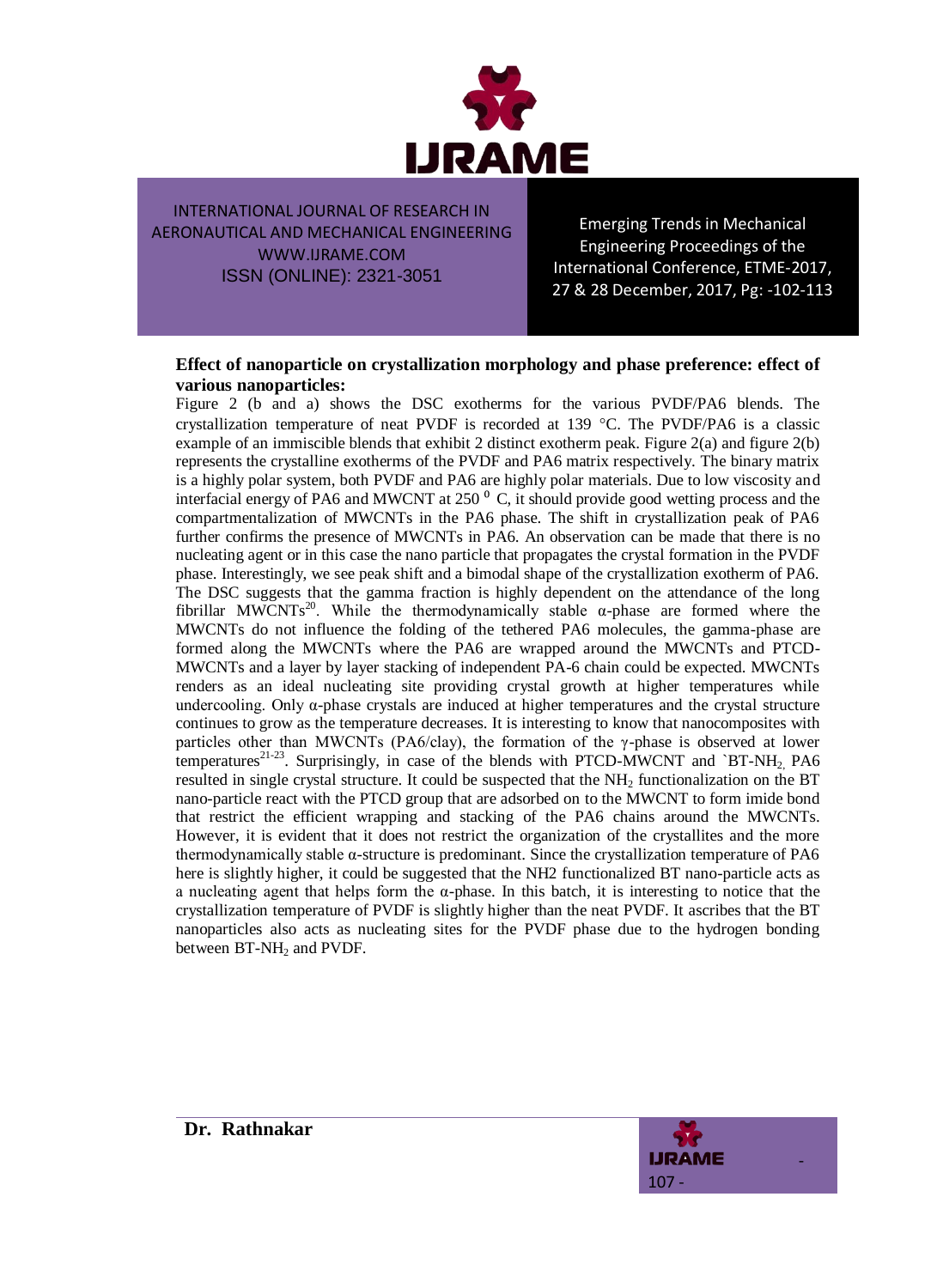

Emerging Trends in Mechanical Engineering Proceedings of the International Conference, ETME-2017, 27 & 28 December, 2017, Pg: -102-113



Figure: 2 DSC of (a) PVDF crystallization peak and (b) PA-6 Crystallization peak of different blend compositions

#### **The connecting network of nanoparticles: assessing through electrical conductivity:**

Figure 3. shows the AC electrical conductivity of the 70/30 blend with varying filler combination (3% wt. p-MWCNT, 3% wt. PTCD-MWCNT, 3% wt. PTCD-MWCNT+5% vol. BT-NH2). MWCNTs are excellent conductors of electricity due to the abundant electron availability along its surface. This is attributed to the stable resonance of the sp2 hybridized orbitals that have a bonding and anti-bonding orbitals which coincide at a k point, meaning, with a slight potential difference the excited electrons jump from the valence band to the conduction band, irrespective of the wavelength, making MWCNTs a semimetal. The electrical conductivity depends on factors such as size, distribution, concentration and surface treatment of the conducting additive. The aspect ratio and dispersion plays a key role in determining the percolation threshold in the matrix. Non covalent functionalization of the MWCNTs helps in attaining better dispersion by dissipating the Van der Waals' force between the nano-tubes. On the down side, a covalent functionalization might help in the dispersion of the MWCNTs but decrease the conducting nature of the material significantly as they introduce defects on the surface of the material hindering the electron flow. Coupling excellent conductivity and good geometrical contact between the nano-tube, this interconnected mesh like structure of MWCNTs actually mimics the working of the faraday's cage. It is important for the morphology of the phase that contains the conducting element, in this case MWCNTs, maintains a co-continuous morphology to have a well-connected network. In the previous section, it is established that MWCNTs are present in the PA-6 phase and it is reported that the percolating threshold of well dispersed MWCNTs is 3% wt. The net weight percentage of



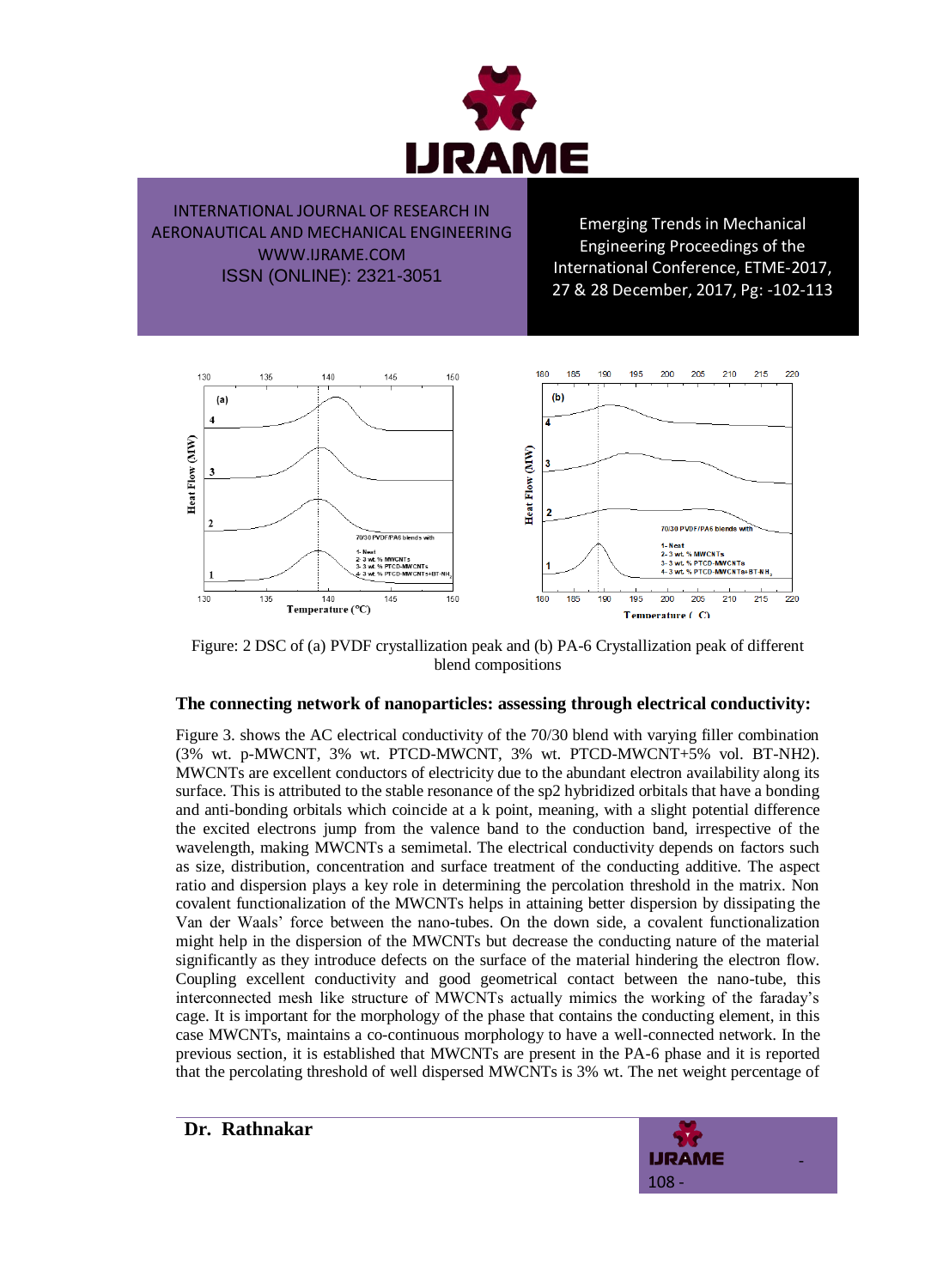

Emerging Trends in Mechanical Engineering Proceedings of the International Conference, ETME-2017, 27 & 28 December, 2017, Pg: -102-113

MWCNTs in PA6 is calculated to be 10.3, considerably well above the percolating threshold. The AC conductivity for 3% MWCNT loading is of the order  $10^{-7}$ . Further, PTCD modified 3% wt. MWCNT showed an increase in conductivity by an order of 2. The structure of PTCD is such that the sp2 bonds form a  $\pi$ - $\pi$  stacking along the length of the MWCNTs. This facilitates the dispersion by overcoming the van der Waals between the MWCNTs which results in a better percolated structure across the PA-6 phase. It can be concluded that due to the  $\pi$ - $\pi$  stacking between the perylene group and the MWCNT, there is an increase in electron density along the surface of the MWCNTs which results in better conductivity of the percolated nano-tubes.



Figure 3: Room temperature AC conductivity as a function of frequency

## **Attenuation of EM radiation in PVDF/PA6 blends: the effect of electrically conducting (p-MWCNTs) and dielectric nanoparticles (BT-NH2):**

From EM theory it is well understood that for attenuation of EM radiation material should possess electrical conductivity, however very high conductivity is not necessary. Interestingly, in case of polymer nanocomposites, attenuation can be enhanced by well-connected network of conducting fillers. The dispersion of nanoscopic fillers is great challenge. Here, we have studied effect of p-MWCNTs dispersion and its effect of attenuation properties using vector network analyzer. The  $SE<sub>T</sub>$  is a ratio of power transmitted through specimen and incident power and can be expressed as follow.

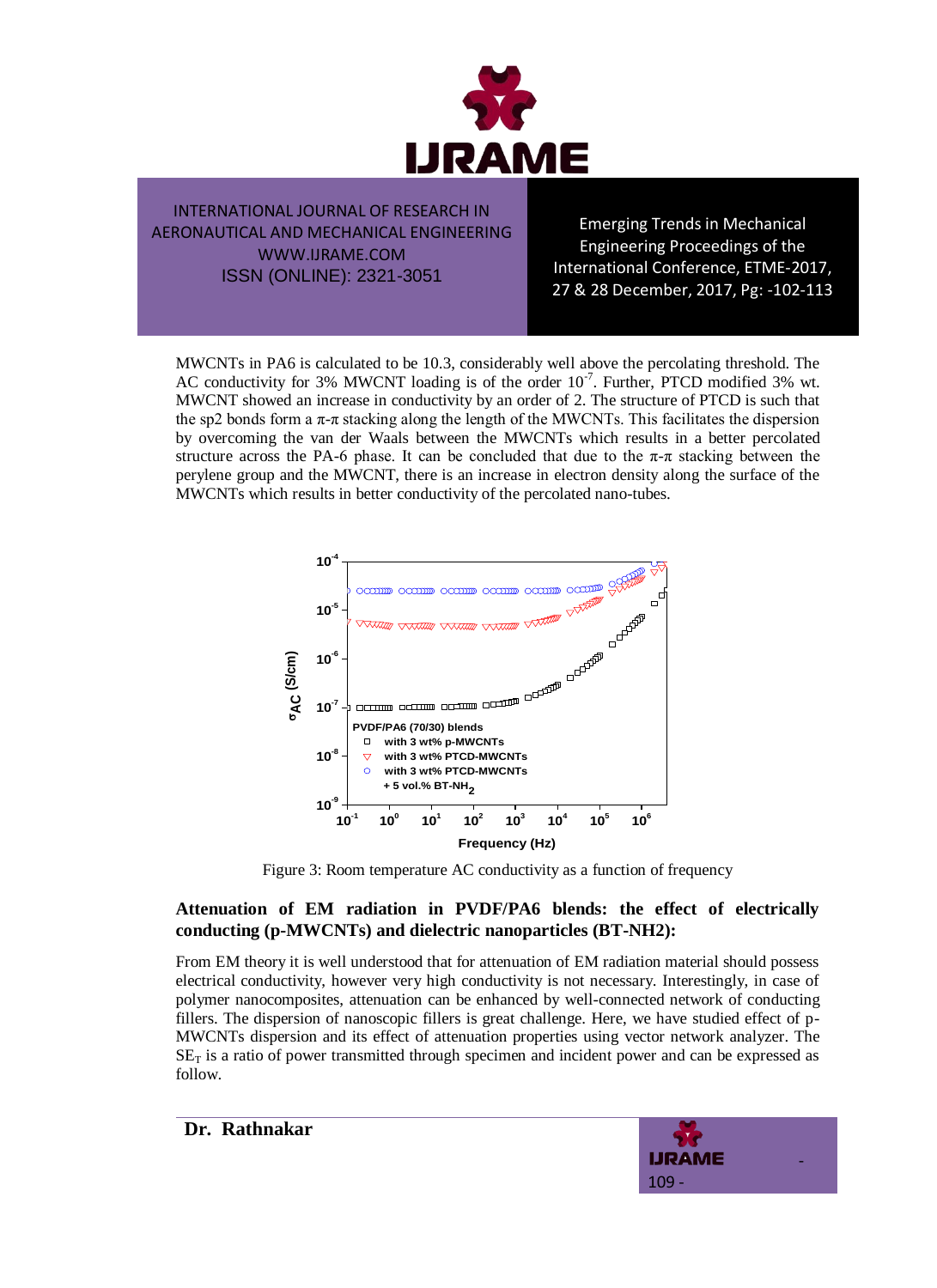

Emerging Trends in Mechanical Engineering Proceedings of the International Conference, ETME-2017, 27 & 28 December, 2017, Pg: -102-113

$$
SE_T(dB) = -20log \frac{E_T}{E_I} = -20log \frac{H_T}{H_I} = -10log \frac{P_T}{P_I}
$$

The  $SE<sub>T</sub>$  can be estimated through scattering parameters extracted from VNA using following relation.

$$
SE_T(dB) = 10log \frac{1}{|S_{12}|^2} = 10log \frac{1}{|S_{21}|^2}
$$

Figure 4. depicts total shielding effectiveness  $(SE_T)$  as a function of frequency in X and Ku-band for various PVDF/PA6 (70/30) blends. It is clearly evident that attenuation scales with frequency and remarkably higher SET is noted in Ku-band frequencies. The blends with 3 wt. % p-MWCNTs manifested SET of -16 dB at 18 GHz frequency. Interestingly, blends with PTCD-MWCNTs showed remarkable enhancement in X-band frequencies whereas slight enchantment was noted in ku-band frequencies. This could be attributing to enhanced dispersion of MWNTs assisted by PTCD modification which is also supported by electrical conductivity analysis. Since, the SET scales with electrical conductivity, an enhanced SET in case of blends with PTCD-MWCNTs is due to increased electrical conductivity. The blends with PTCD-MWCNT and BT-NH2 manifest no significant effect of BT-NH2 on attenuation and SET of 20 dB was noted at 18 GHz frequency. This could be due to the given concentration of BT-NH2 is not sufficient to absorb electric field associated with EM radiation and attenuation is mostly governed by PTCD-MWCNTs. In order understand mechanism behind EM attenuation we closely analyzed reflection loss (RL) values of blends with various nanoparticles.

The RL can be calculated using well established line theory from relative permittivity and permeability as shown in following relation.

$$
RL = 20 * log \frac{|Z_{in} - 1|}{|Z_{in} + 1|}
$$

Where, RL is reflection loss and normalized input incidence is denoted as Zin which can be written as follow.

$$
Z_{in} = \sqrt{\frac{\mu_r}{\varsigma_r}} \tanh\left[i \frac{2\pi fd}{c} \sqrt{\mu_r \varsigma_r}\right]
$$

 -  $110 -$ 

**Dr. Rathnakar**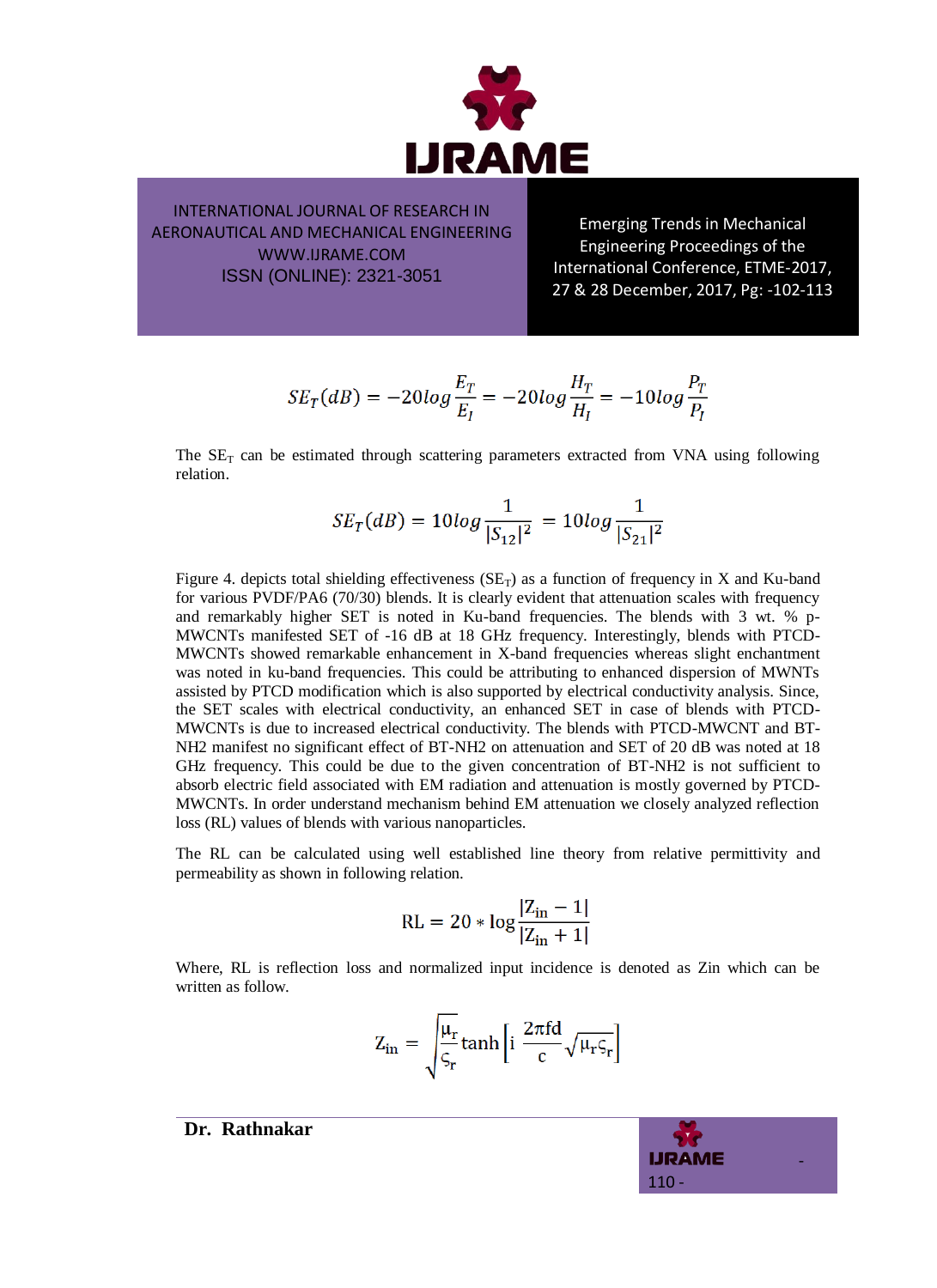

Emerging Trends in Mechanical Engineering Proceedings of the International Conference, ETME-2017, 27 & 28 December, 2017, Pg: -102-113

Where,  $\mu_r$  and  $\zeta_r$  corresponds to the relative permeability and permittivity, specimen thickness is

denoted as t. The f and c are frequency and speed of light in vacuum, respectively. Figure 4 depicts RL as a function of frequency in broad band range. The minimum reflection peak in RL is corresponding to the absorption of EM radiations. Interestingly, blends with different nanoparticles manifested minimum reflection at different frequency range. In case of blends with PTCD-MWCMTs, RL of -58.6 dB was recorded at 9.3 GHz frequency. However, addition of BT-NH2 the frequency corresponding to minimum reflection was remarkably shifted to higher frequency. The band width was extended over entire X-band frequencies for all the blends. Interestingly in Ku-band frequencies, the blends with PTCD-MWCNTs and blends with PTCD-MWCMTs and BT-NH2 manifested significantly extended band width over blends with only p-MWCNTs. These observations provide clear understanding about materials which can be used for various types of application according to frequencies.



Figure 4: (a) Total shielding effectiveness as a function of frequency, (b) Reflection Loss as a function of frequency

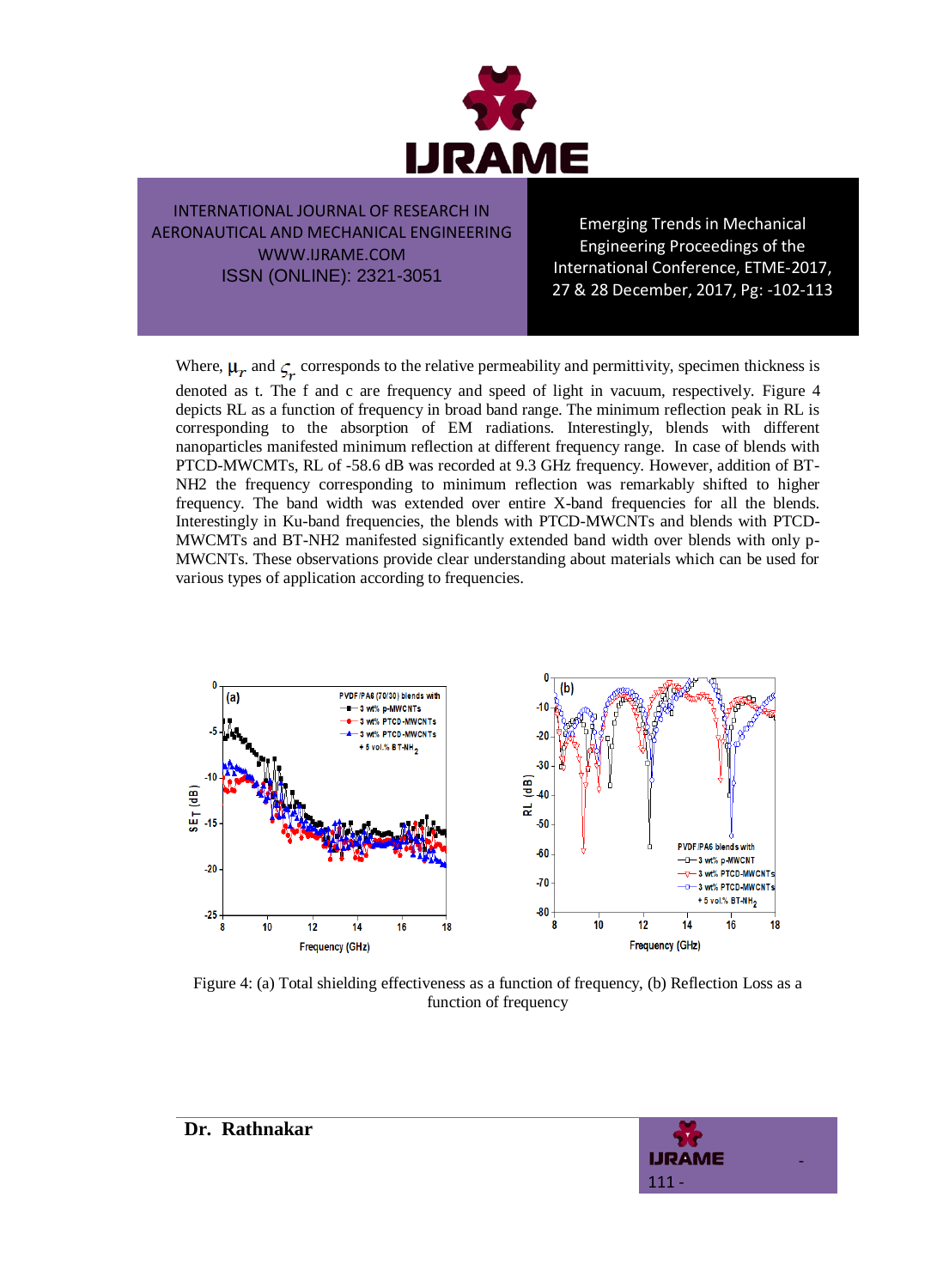

Emerging Trends in Mechanical Engineering Proceedings of the International Conference, ETME-2017, 27 & 28 December, 2017, Pg: -102-113

# **Conclusion:**

In summary, it can be clearly observed that the presence of conducting percolated structure in the minority co-continuous phase (PA6) can provide electromagnetic shielding in the form of reflection. Addition of non-covalent functionalization of MWCNTs with PTCD improves dispersion confirmed by electrical conductivity. It is seen that the conductivity increases from  $10^{-7}$ S/cm to 10<sup>-5</sup> S/cm which represents better overall connectivity across the morphology. The inclusion of the high K material (BT) does not hinder the interconnection network as seen in figure 3. Blends with PTCD-MWCMTs show RL of -58.6 dB at 9.3 GHz frequency. Compartmentalization of the high dielectric constant BT-NH<sup>2</sup> and conducting MWCNTs enhances the efficiency of the shielding property (RL) at higher frequency (16 GHz) due to the absorption of the internal reflection by the high dielectric constant material. This system can be used to shield microwave emitting appliances.

## **References:**

- 1. N. Awanis Hashim, Y. Liu and K. Li, Chemical Engineering Science, 2011, 66, 1565-1575.
- 2. P. Martins, A. C. Lopes and S. Lanceros-Mendez, Progress in Polymer Science, 2014, 39, 683-706.
- 3. M. Sharma, G. Madras and S. Bose, Physical Chemistry Chemical Physics, 2014, 16, 14792- 14799.
- 4. M. Sharma, M. P. Singh, C. Srivastava, G. Madras and S. Bose, ACS applied materials & interfaces, 2014, 6, 21151-21160.
- 5. M. Benz, W. B. Euler and O. J. Gregory, Macromolecules, 2002, 35, 2682-2688.
- 6. R. Gregorio and R. C. CapitãO, Journal of Materials Science, 2000, 35, 299-306.
- 7. M. Sharma, K. Sharma and S. Bose, The Journal of Physical Chemistry B, 2013, 117, 8589- 8602.
- 8. P. Sajkiewicz, A. Wasiak and Z. Gocłowski, European polymer journal, 1999, 35, 423-429.
- 9. R. Gregorio, Journal of Applied Polymer Science, 2006, 100, 3272-3279.
- 10. R. Gregorio Jr and N. C. P. de Souza Nociti, Journal of Physics D: Applied Physics, 1995, 28, 432.
- 11. V. Bhingardive, M. Sharma, S. Suwas, G. Madras and S. Bose, RSC Advances, 2015, 5, 35909-35916.
- 12. P. Xavier and S. Bose, Rsc Advances, 2014, 4, 55341-55348.